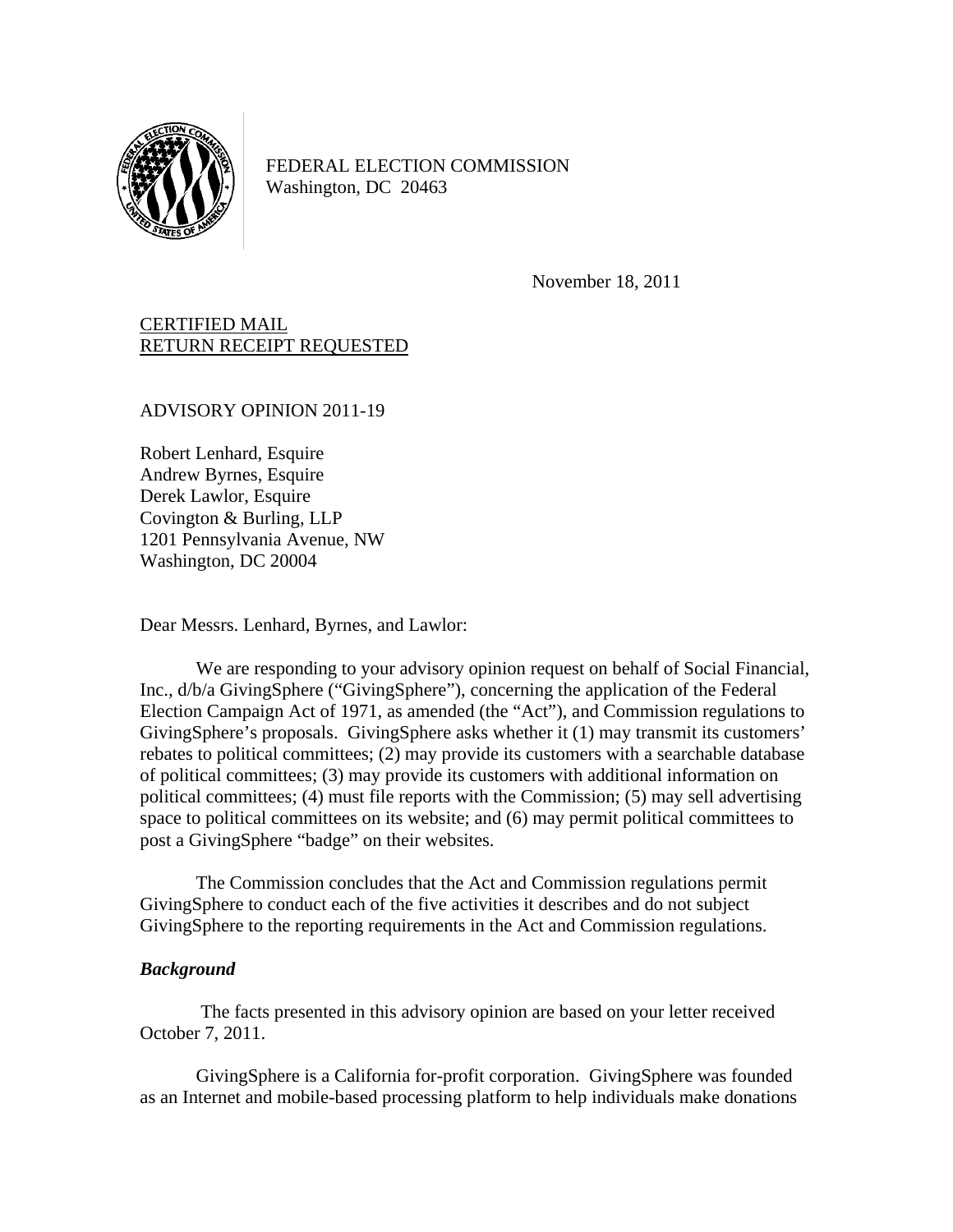to charitable, civic, faith-based and educational organizations ("groups other than political committees"). GivingSphere would like to include Federal political committees, including candidates' authorized committees, political party committees, nonconnected committees, and leadership PACs, among the choices its customers have when choosing organizations to support financially.

GivingSphere's customers may accumulate funds to use as donations and contributions in two ways: (1) by making purchases from affiliated merchants who agree to rebate a portion of the purchase price; and (2) by transferring the customer's own funds to the customer's GivingSphere account. Customers accumulate rebates by purchasing goods from merchants who participate in the GivingSphere affiliates program. If a customer wants to accumulate rebates, the customer would shop directly at a participating merchant's website or through the GivingSphere e-Retail Virtual Shopping Mall. After a customer makes a purchase from a participating merchant, the merchant will transfer a portion of the customer's payment back to GivingSphere. GivingSphere will place all of these rebated funds at the customer's control. GivingSphere does not plan to give customers the option of receiving a payment or cash-back for the value of the rebates they earn through GivingSphere.

 GivingSphere will segregate funds under its control from the funds that its customers control. In addition to its corporate account, GivingSphere will maintain a separate bank account, the "customer-owned" account, from which a customer may make contributions to political committees or donations to groups other than political committees. The customer-owned account will contain (a) rebated funds, but only after the customer has agreed to treat the rebate as income and receive an IRS Form 1099 from GivingSphere; and (b) personal funds that the customer has transferred to GivingSphere for the purpose of making contributions or donations.

 In addition, GivingSphere will maintain a third account, the "customer-controlled account," for customer rebates that customers have not agreed to treat as income. A customer may direct GivingSphere to make donations from the customer-controlled account to groups other than political committees selected by the customer, but funds in this account may not be used to make contributions to political committees.

 GivingSphere's customers may use the GivingSphere search capabilities to find groups other than political committees or political committees to which they might wish to donate or contribute. GivingSphere will include in its database all active political committees registered with the Commission. When customers join GivingSphere, they will provide information about themselves and the causes to which the customers would like to give. Upon selecting a category, a customer will be taken to a search page to find a group to which the customer would like to donate or contribute. The customer will select the search terms to use in the GivingSphere search tool, which will allow for specific searches, such as a search for an organization's name, and general searches, such as a search for all charities in the customer's ZIP code or searches by subject matter, such as religious denomination or political party.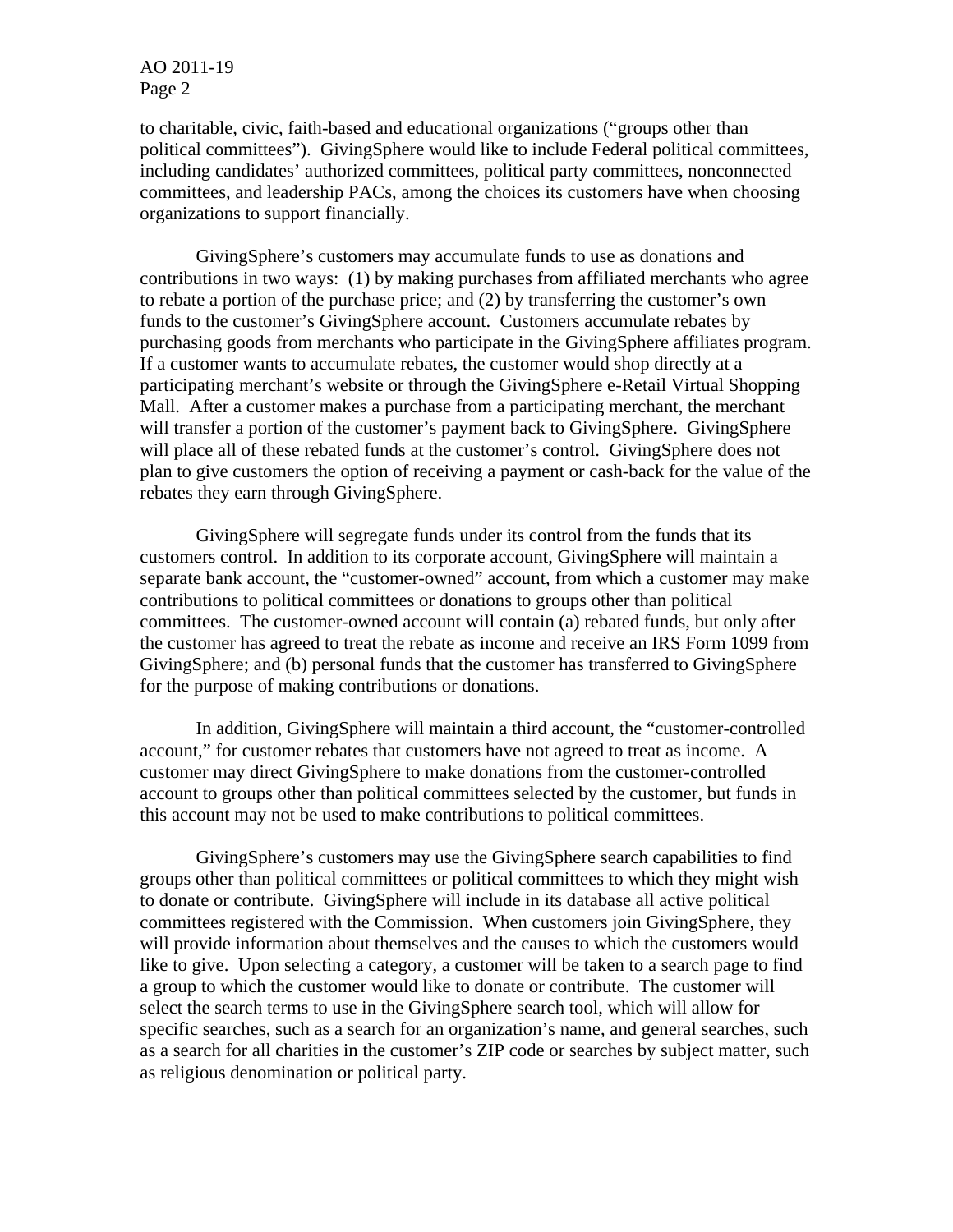$\overline{a}$ 

 GivingSphere does not support any particular candidate, political party, or political cause, and its search algorithm will contain no predetermined preference for any particular candidate or political viewpoint. GivingSphere states that it will provide customers with access only to "charities" registered with the IRS, political committees registered with the Commission, and other similarly legally registered groups.

GivingSphere search results will be limited to basic factual information about each candidate or group, including political committees, such as name, address, party affiliation (if any), FEC identification number, and a link, if available, to the committee's website. GivingSphere would also like to provide its customers with additional "basic factual information" about the entities, including candidates and political committees, to which a customer may contribute or donate. This would include, for candidates, information such as the office for which a candidate is running, the election cycle in which a candidate is competing, the candidate's age, occupation, and whether the candidate is an incumbent or challenger. GivingSphere would also provide the website link to the entity the customer is considering supporting. GivingSphere does not intend to create content that advocates for the election or defeat of any candidate for public office, or content that promotes, attacks, supports, or opposes any candidate, political party or other political committee.

Once a customer selects causes to support, GivingSphere will allocate the customer's rebates among those causes, as directed by the customer.<sup>[1](#page-2-0)</sup> Before GivingSphere processes a customer's contribution to a political committee, the customer will be required to provide his or her name, address, occupation, and the name of the customer's employer. Each customer will also be required to certify that (1) the customer is an individual who is a United States citizen or a foreign national who is qualified as a permanent resident; (2) the customer is not a government contractor; and (3) any money (including any sums from a rebate) used to make a contribution has been earned from payments made from the customer's own personal funds, and not from either the funds of a corporation or labor organization or from funds provided to the customer by any other person.

GivingSphere will transfer customer-designated contributions to political committees within ten days of GivingSphere's receipt of the customer's funds and the customer's designation. GivingSphere will forward with each contribution all information the political committee would need to report the identification of the contributor, as well as an acknowledgement that the customer has made the certifications described above. GivingSphere will not transfer to political committees contributions that exceed the permissible contribution limits.

<span id="page-2-0"></span> $1$  If a customer fails to transfer funds within a certain period of time, GivingSphere will automatically donate the funds to a pre-selected default organization. If a customer has not selected a default organization, GivingSphere will select one from the bookmarked list of the customer's favorite organizations. In no event, however, would GivingSphere select a Federal political committee as a default organization.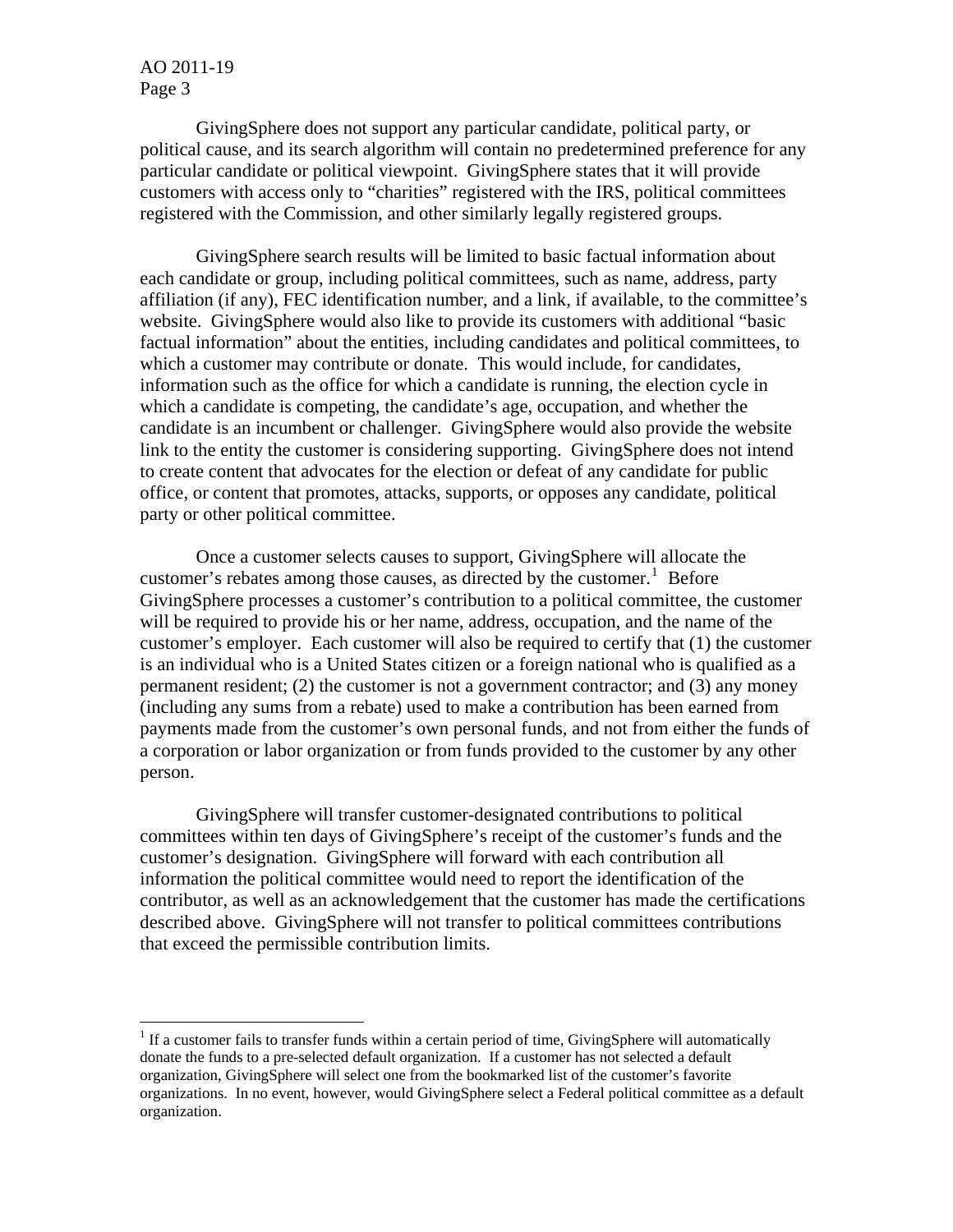GivingSphere will generate revenue in four ways. First, as an online retailer, GivingSphere will receive transaction fees from merchants when its customers engage in commercial transactions. Second, GivingSphere will receive a processing fee from customers when customers use GivingSphere to make contributions and donations. Third, GivingSphere will receive rebates from affiliated merchants. Fourth, GivingSphere will sell advertising space. GivingSphere will set these fees, rebates, and advertising rates at market rates for similar commercial transactions.

GivingSphere plans to sell advertising space similar to that appearing on existing social media sites to merchants, groups eligible to receive donations, and other entities, including political committees. GivingSphere has not yet determined the precise advertising formats that it will use. GivingSphere represents that it will seek to ensure that any political advertisers comply with the applicable disclaimer requirements in Commission regulations.

 In addition to its proposal to transmit funds to political committees and groups other than political committees, GivingSphere would also like to establish an "affiliates program," in which third party entities agree to place a GivingSphere "badge" on a relevant portion of their websites. The badge will consist of a small box, icon, or link that encourages viewers to join GivingSphere. Viewers who click on the badge will be directed to the GivingSphere site and encouraged to join GivingSphere. GivingSphere will not offer an up-front payment to those entities that post the badge on their websites. Instead, for those entities that post a badge, other than political committees, GivingSphere will pay, from its corporate account, the entity that posted the badge a small percentage of future transactions that result from the customer joining GivingSphere. GivingSphere proposes to modify its payments under its affiliates program for political committees that post a badge. GivingSphere will not make a payment to a political committee, even if the customer later engages in commercial transactions that would otherwise earn the badge host a fee. Instead, GivingSphere will allocate the sum to and deposit it in the customer's customer-controlled account.

## *Questions Presented*

- *1. May GivingSphere follow a customer's instruction to transfer some or all of the customer's rebates to a Federal political committee?*
- *2. May GivingSphere provide its customers with a search engine and database with which to identify potential Federal candidates, national political parties and other Federal political committees to which they might contribute?*
- *3. If the answer to Question 2 is "yes," may GivingSphere also provide its customers with basic factual information about candidates and political committees?*
- *4. Must GivingSphere file any reports with the Commission based on the activities described in its advisory opinion request?*
- *5. May GivingSphere sell advertisements as described in its request to Federal political committees?*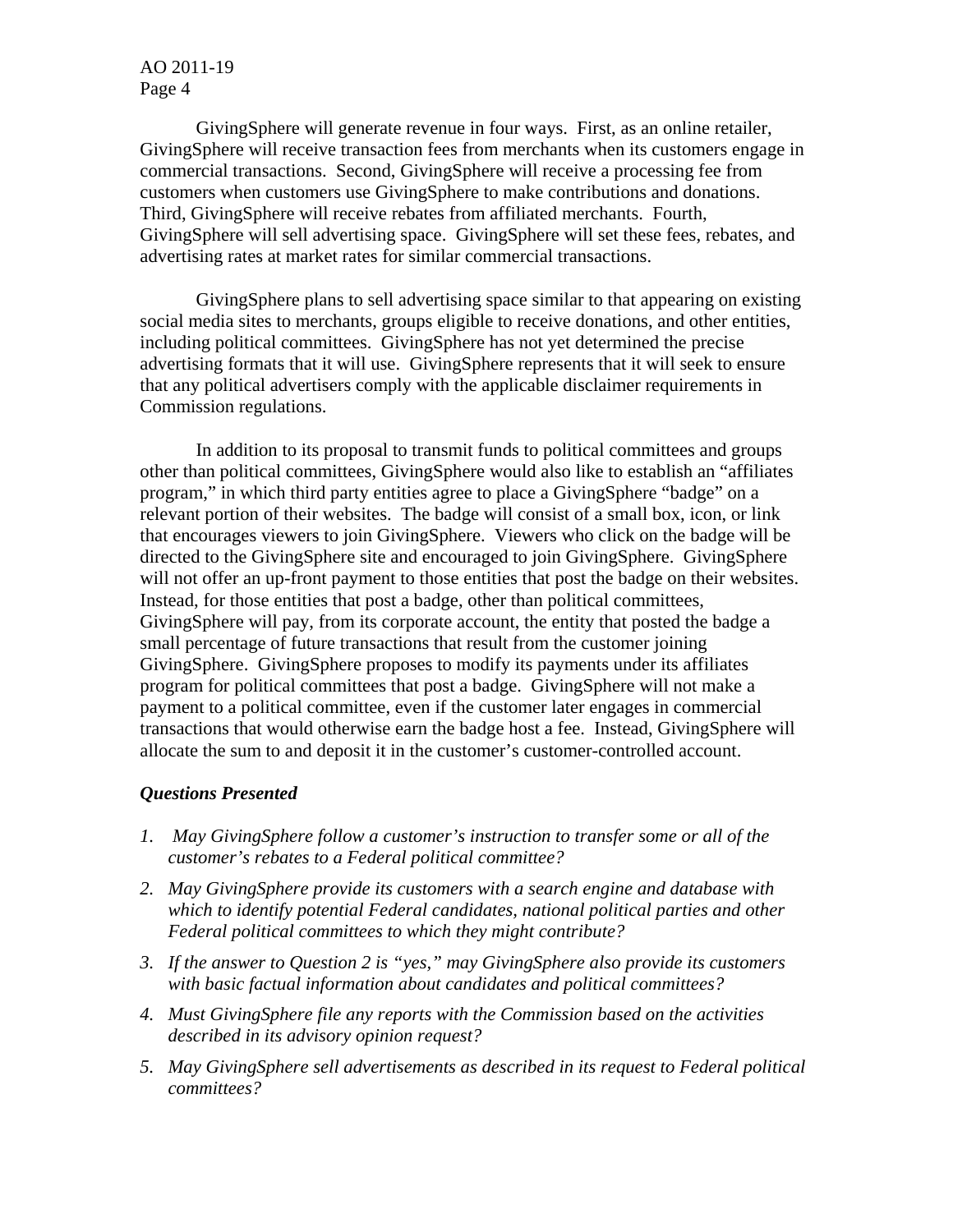$\overline{a}$ 

*6. May GivingSphere permit political committees to place GivingSphere badges on their websites?* 

# *Legal Analysis and Conclusions*

*1. May GivingSphere follow a customer's instruction to transfer some or all of the customer's rebates to a Federal political committee?* 

Yes, GivingSphere may follow its customers' instructions to transfer some or all of the customers' rebates to Federal political committees because the rebates are the property of GivingSphere's customers, rather than Giving Sphere, and GivingSphere will not provide a service to the recipient political committees by transferring contributions to them.

 The Act and Commission regulations prohibit corporations from making a contribution in connection with a Federal election. *See* 2 U.S.C. 441b(a); 11 CFR 114.2(b)(1). A "contribution" includes "any direct or indirect payment, distribution, loan, advance, deposit, or gift of money, or any services, or anything of value . . . to any candidate, campaign committee, or political party or organization, in connection with any [Federal] election . . ." 2 U.S.C. 441b(b)(2); *see also* 2 U.S.C. 431(8) and 11 CFR 100.52(a). "Anything of value" includes all in-kind contributions, including the provision of goods or services without charge or at less than the usual and normal charge. *See* 11 CFR 100.52(d)(1). The term "usual and normal charge" means the price of goods in the market from which they ordinarily would have been purchased at the time of the contribution, or the commercially reasonable rate prevailing at the time that the services were rendered. *See* 11 CFR 100.52(d)(2).

#### *A. Whether the rebates constitute a prohibited corporate contribution.*

 The Commission has addressed the corporate provision of revenue, rewards, and remittances to political committees in prior advisory opinions addressing affinity and affinity-like programs. *See, e.g.*, Advisory Opinions 2010-21 (ReCellular), 2010-06 (Famos), 2008-18 (Mid-Atlantic Benefits), and advisory opinions cited therein.

 The Commission has considered two questions in determining whether rebates, rewards, and remittances earned by individuals participating in these programs and transferred by the corporate sponsors of the programs to a participating political committee are permissible contributions by the individual participants, or impermissible contributions by the sponsoring corporations. $2$  The first question is whether the revenue,

<span id="page-4-0"></span> $2$  In prior advisory opinions, the Commission has also analyzed whether a corporation and participating political committee enter into a commercially reasonable transaction in which the political committee pays the usual and normal charges for any services provided by the corporation. *See, e.g.*, Advisory Opinions 2010-21 (ReCellular) and 2010-06 (Famos). Because GivingSphere will not enter into any transactions with political committees under the proposal discussed in Question 1, the Commission has no need to address in its answer to Question 1 whether political committees would pay GivingSphere the usual and normal charge for its services.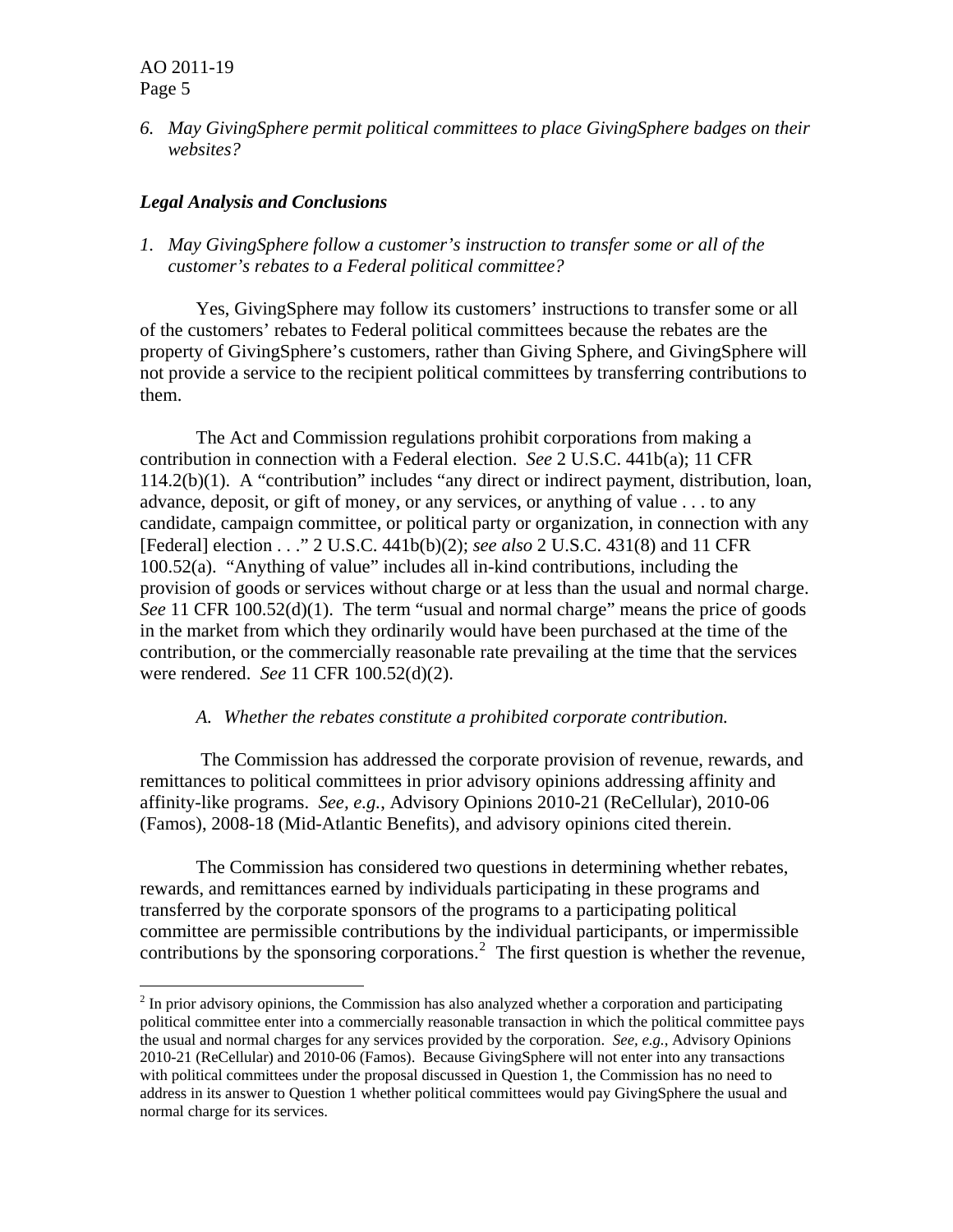rebate, or reward is offered to individual customers in the ordinary course of business. *Id.* The second question is whether the revenue, rebate, or reward is the property of the individual customer who controls the disposition of the revenue, rather than the property of the corporation that transfers the funds to a political committee. *Id.* 

 The answers to these two questions lead to the conclusion that the funds that will be contributed to political committees under GivingSphere's proposal will be permissible contributions made by GivingSphere's customers, and not impermissible contributions made by GivingSphere. First, customers will accumulate rebates in the ordinary course of business. Merchants participating in GivingSphere's affiliate program will rebate the same amounts to all GivingSphere customers, regardless of whether particular customers use the rebates as political contributions. In this respect, it is similar to the proposal approved by the Commission in Advisory Opinion 2010-06 (Famos). Further, GivingSphere intends to charge a commercially reasonable fee when its customers make purchases from affiliated merchants, again regardless of how the customers ultimately dispose of their rebates. Therefore, the Commission concludes that the rebates will be offered to customers in the ordinary course of GivingSphere's business.

Second, the Commission concludes that the rebates that GivingSphere will transmit to political committees will be the property of GivingSphere's customers, rather than GivingSphere. GivingSphere will transfer to political committees only those funds that an individual customer has agreed to treat as personal income for IRS purposes, and which GivingSphere has placed in a customer-owned account. In addition, GivingSphere will transfer funds to political committees only when directed to do so by GivingSphere's customers. Moreover, GivingSphere's customers will have the ability to direct these funds to any political committee and any group other than a political committee included in GivingSphere's database.

The fact that GivingSphere will not give its customers the option of receiving a payment for the value of the rebates they earn through the program does not change the Commission's conclusion. The Commission has approved affinity programs that place certain limitations on participating individuals' use of their funds. Under the program considered in Advisory Opinion 2010-06 (Famos), for example, customers could contribute the value of their remittances to political committees or receive a check for the value of the remittances only after the value exceeded ten dollars. The Commission stated that, so long as the company gave all of its customers "access to their [rebates] on the same terms," the customers had control over the disposition of the remittances, and therefore the remittances were the customers' property. Similarly, in Advisory Opinion 2009-31 (MAXIMUS), the Commission determined that members of a corporation's restricted class could contribute the value of credits that they earned from the corporation to the corporation's separate segregated fund ("SSF"), even though the corporation restricted the circumstances under which employees could redeem their credits for cash. The Commission so concluded because "neither the earning of the credits nor the ability to redeem them depends on an employee's contributions to the SSF or other political activity."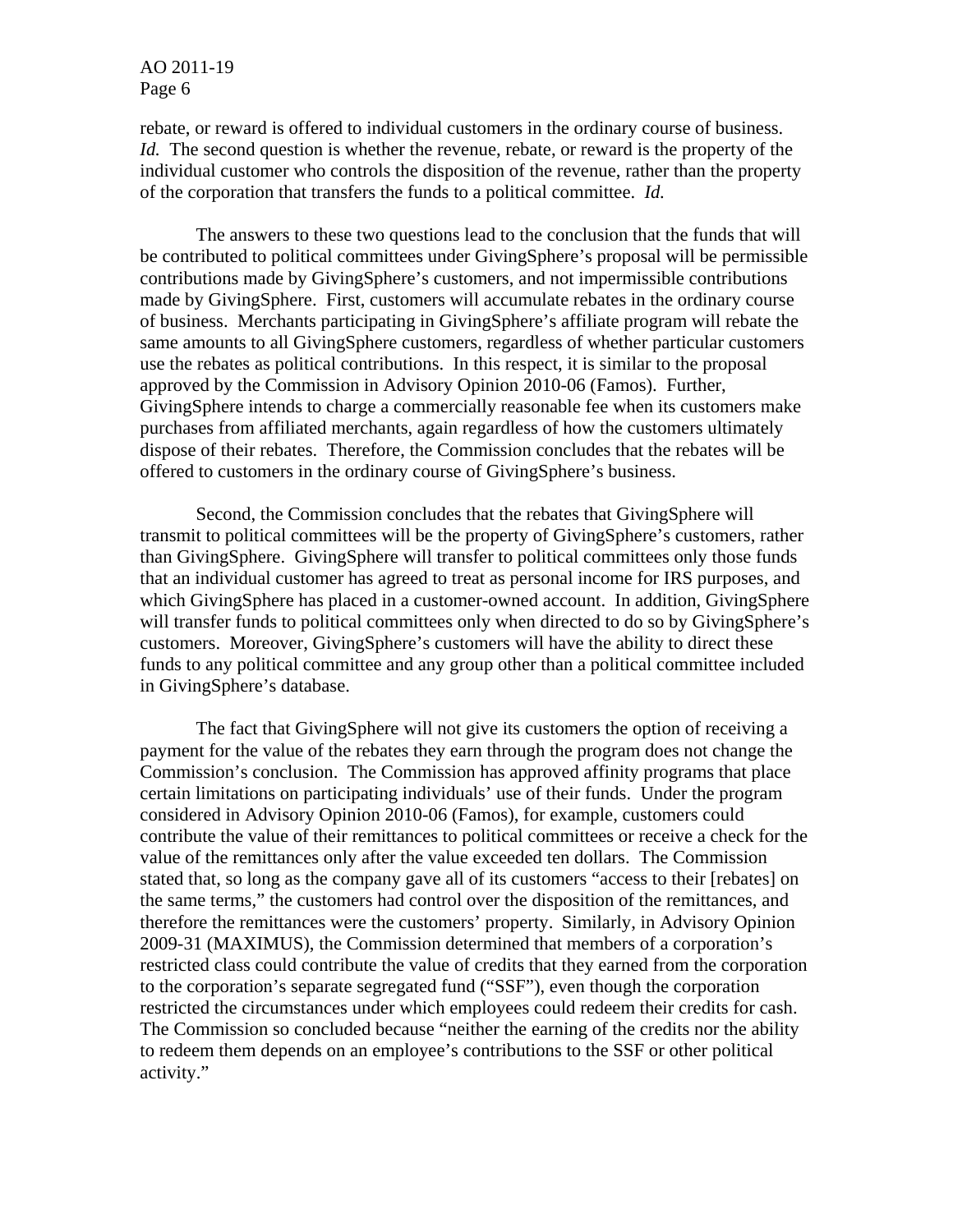The same is true of the rebates here. Like Advisory Opinions 2010-06 (Famos) and 2009-31 (MAXIMUS), GivingSphere will give all of its customers the ability to earn rebates and to access their rebates subject to certain restrictions on the use of their funds. Moreover, restrictions on the ability of individual customers to take money out of the program in the form of personal payments for the value of their rebates is the same for all customers and is consistent with the stated premise of GivingSphere's program, which is that individuals will join it in order to make contributions and donations. Therefore, the rebates that GivingSphere proposes to transmit to political committees will be the property of its customers, and not of GivingSphere.

# *B. Whether GivingSphere's transmission of rebates is a prohibited corporate contribution.*

The next issue is whether GivingSphere's services in transmitting its customers' contributions to political committees would constitute impermissible corporate in-kind contributions by GivingSphere. The Commission concludes that they would not.

The Commission recently reaffirmed the distinction between companies that provide services to political committees and those that provide services to their customers. *See* Advisory Opinion 2011-06 (Democracy Engine); *see also* Advisory Opinions 2007-04 (Atlatl) and 2006-08 (Brooks). Companies that process contributions to political committees as a service to the political committees must be compensated for those services by the political committees to avoid making in-kind contributions. Companies that process contributions as a service to the contributors, however, do not need to be compensated for these services by the recipient political committees because the companies are not providing any services or anything of value to the recipient political committees. *See* Advisory Opinions 2011-06 (Democracy Engine) and 2006-08 (Brooks).

The Commission concludes that, based on the facts presented, GivingSphere will provide a service only to its individual customers, and not to the recipient political committees. GivingSphere's customers will identify potential recipient political committees from GivingSphere's database and will make contributions to those political committees from GivingSphere's website, rather than from the political committees' own websites. *Compare* Advisory Opinions 2011-06 (Democracy Engine) *and* 2006-08 (Brooks) *with* Advisory Opinion 2007-04 (Atlatl). Moreover, GivingSphere's customers will have to agree to GivingSphere's terms of service before participating in the program, and GivingSphere will not enter into any contractual relationships with the recipient political committees. *See* Advisory Opinion 2011-06 (Democracy Engine). Therefore, GivingSphere may transmit a customer's rebates to political committees without its services constituting prohibited in-kind contributions to those political committees.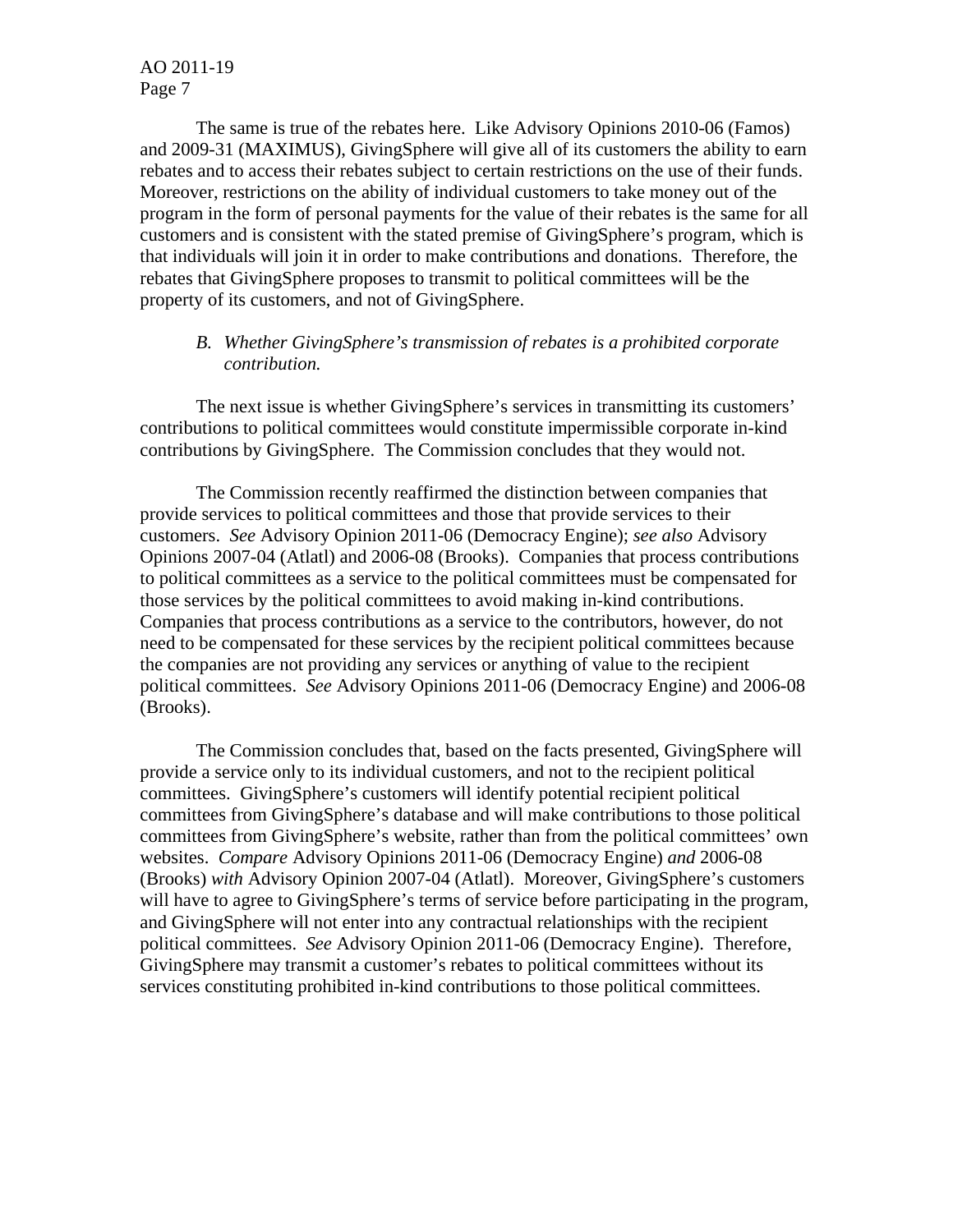$\overline{a}$ 

*2. May GivingSphere provide customers with a search engine and database with which to identify potential Federal candidates, national political parties, and other Federal political committees to which they might contribute?*

Yes, GivingSphere may provide its customers with a search engine and database with which to identify potential Federal candidates, national party committees, and other Federal political committees to which they might contribute.

GivingSphere proposes to provide its customers with a search engine and database identifying Federal candidates, national political parties, and other Federal political committees using information obtained from reports filed with the Commission. Political committees must file certain statements, notices, and reports with the Commission, which the Commission makes public. 2 U.S.C. 434 and 438(a)(4); *see also* 11 CFR Part 104. The Act provides that "any information copied from such reports or statements may not be sold or used by any person for the purpose of soliciting contributions or for commercial purposes, other than using the name and address of any political committee to solicit contributions from such committee." 2 U.S.C. 438(a)(4); *see also* 11 CFR 104.15(a).

The Commission has previously concluded in a number of advisory opinions that the prohibition on the use of information in Commission filings serves to prevent information about individual contributors from being sold or used for commercial purposes.[3](#page-7-0) *See, e.g.,* Advisory Opinions 2004-24 (NGP Software), 1983-44 (Cass Communications), 1981-38 (Campac Publications), and 1980-101 (Weinberger). The Commission, however, has allowed the sale or use of the name and address of political committees and the sale or use of such information for commercial purposes. *See, e.g.*, Advisory Opinions 2004-24 (NPG Software), 1989-19 (Johnson), and 1980-101 (Weinberger). For example, in Advisory Opinion 2004-24 (NGP Software), the Commission determined that the inclusion of information obtained from the Commission's public records about contributors, other than political committees, in a commercially available software product would be prohibited under the Act and Commission regulations, but that the sale or use of the names and addresses of political committees would not be restricted. In Advisory Opinion 1980-101 (Weinberger), the proposed sale of a directory was determined to be permissible where the directory contained comprehensive information concerning political action committees obtained from documents filed with the Commission.

<span id="page-7-0"></span> $3$  The legislative history of the 1979 Amendments to the Act indicates that Congress intended the prohibition on the copying and use of names and addresses to protect individual contributors. H.R. Rep. No. 422, 96th Cong., 1st Sess. 23 (1979). Congress was concerned that the Act's reporting requirements would "open up the citizens who are generous and public spirited enough to support our political activities to all kinds of harassment . . . ." 117 Cong. Rec. 30057 (1971) (statement of Senator Bellmon). Senator Bellmon stated that the amendment prohibiting the use of contributor information was intended to "protect the privacy of the generally very public-spirited citizens who may make a contribution to a political campaign or a political party." *Id.*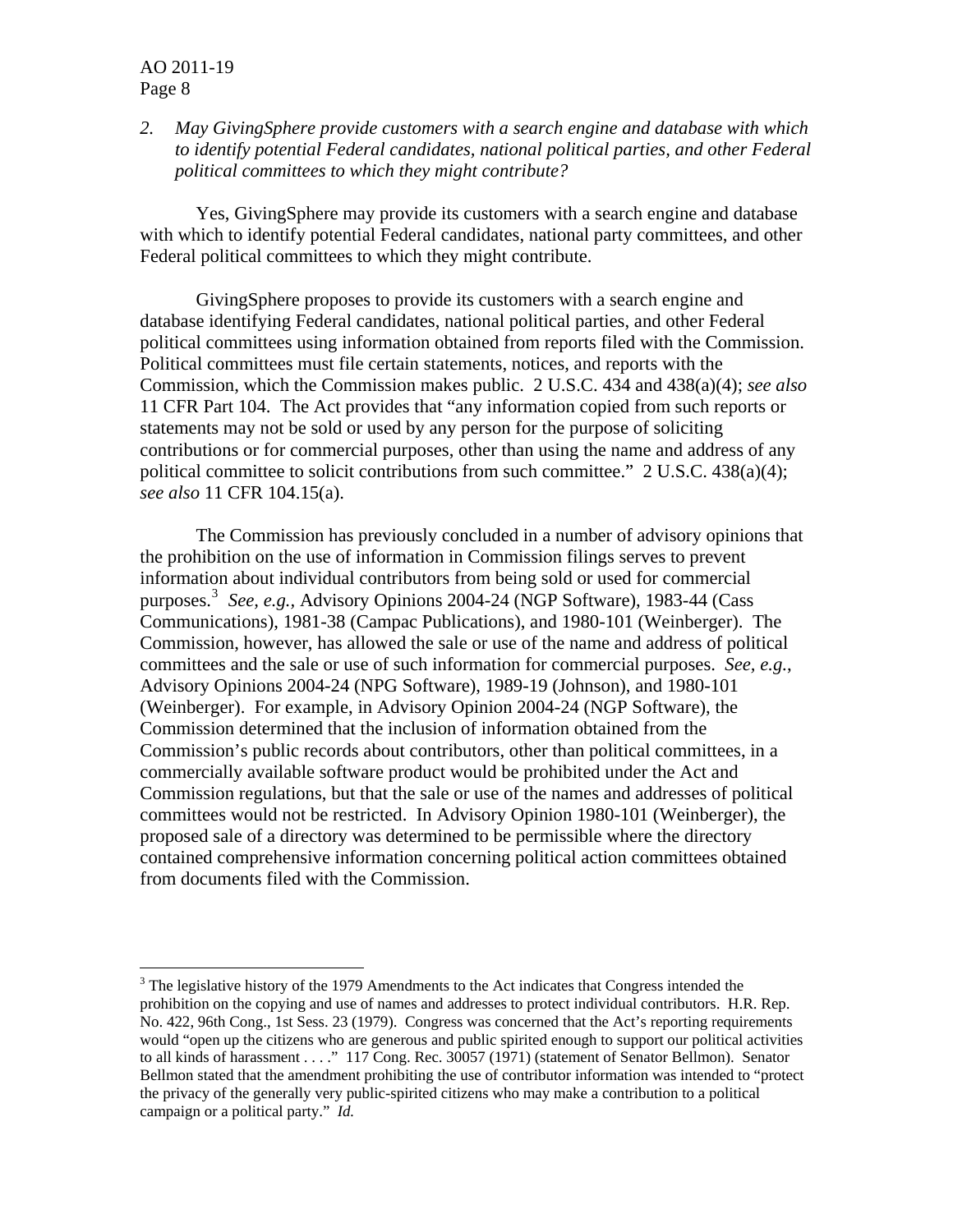The information that GivingSphere seeks to use concerns political committees, rather than individual contributors. Thus, consistent with prior advisory opinions, GivingSphere may use the information as proposed.

# *3. If the answer to Question 2 is "yes," may GivingSphere also provide customers with basic factual information about candidates and political committees?*

Yes, GivingSphere may also provide customers with basic factual information about candidates and political committees, for the reasons given below.

GivingSphere's business model includes providing its customers with tools that they can use to gain information about potential recipients of funds from sources other than GivingSphere, primarily by providing a link to the website of the entity that a customer is considering supporting. To this end, GivingSphere proposes to supplement the names of candidates and political committees in its database with basic factual information, such as the office that a candidate is running for; the election cycle that a candidate is competing in; a candidate's party affiliation, age, occupation, or incumbency status; and a website link. An example of the type of additional information that GivingSphere plans to provide is: "Barack Obama is President of the United States and running for re-election in 2012 as the Democratic nominee." GivingSphere does not intend to create content that advocates for the election or defeat of any candidate, or that promotes, attacks, supports, or opposes any candidate, political party, or political committee.

The Act and Commission regulations do not address whether a commercial entity may provide to its customers in the regular course of business the type of information that GivingSphere proposes to provide to its customers. The Commission has concluded, however, that GivingSphere may forward contributions to candidates and political committees as a service to its customers and provide its customers with a database that identifies the candidates and political committees to which they may choose to make contributions. GivingSphere's proposal to include in its database basic factual information about these candidates and political committees to help its customers make their contribution decisions appears to be a corollary of this activity.

The situation presented here is similar to the one addressed by the Commission in Advisory Opinion 2006-08 (Brooks). In that advisory opinion, the Commission interpreted the Act and Commission regulations as allowing a corporation to provide commentary on and analysis of various State and Federal officeholders to its individual subscribers as part of the corporation's overall business plan to assist its subscribers in making contributions. Specifically, in that advisory opinion, the corporation proposed providing additional information at the subscriber's request, including biographical information about candidates and information about the candidates' voting records, "ratings," reelection percentages, campaign contribution positions, and "party loyalty." Advisory Opinion 2006-08; *see also* Advisory Opinion 1999-25 (DNet) (costs of operating a website providing information on candidates were not an "expenditure").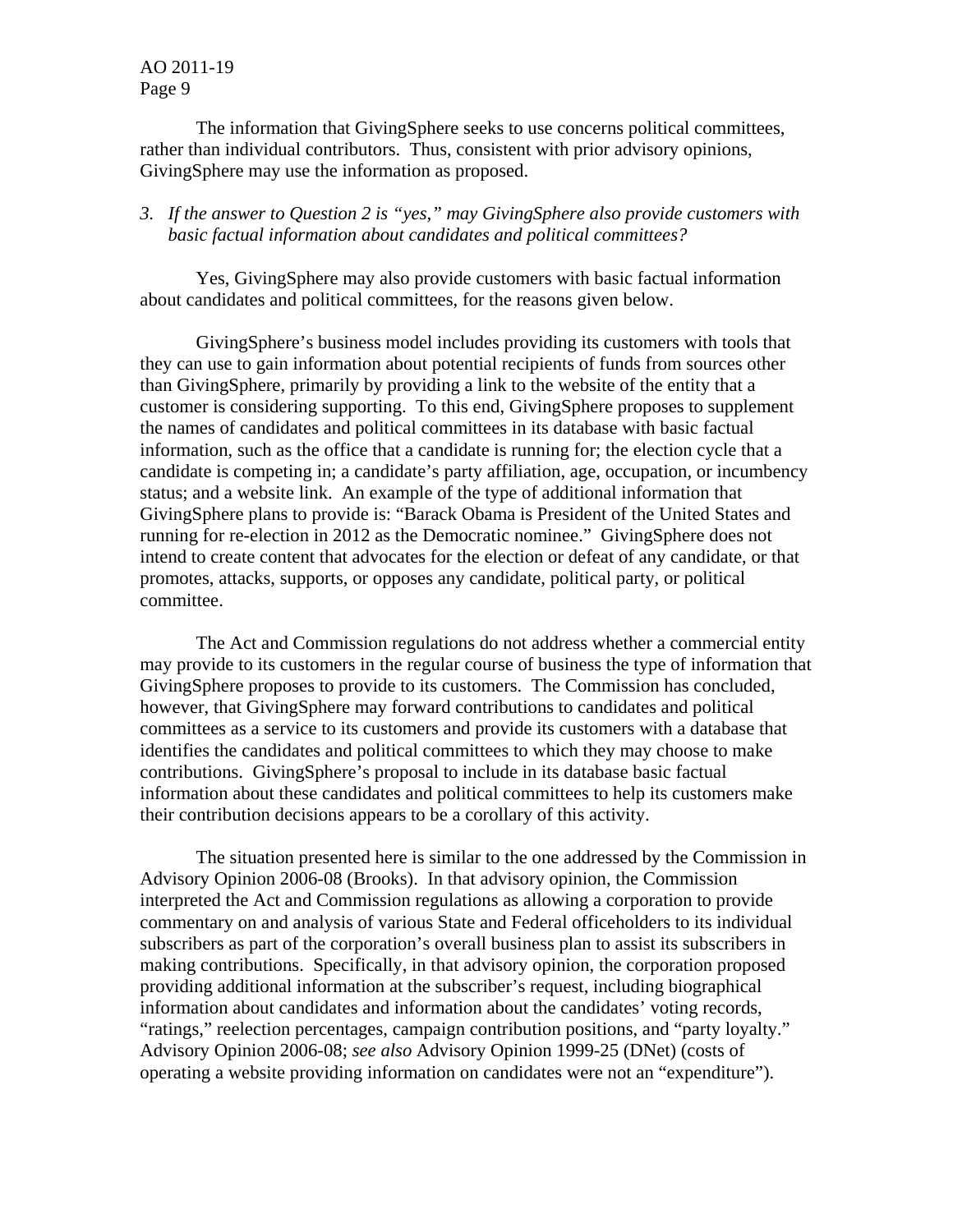Accordingly, the Commission concludes that GivingSphere may provide its customers with basic factual information about candidates and political committees as described in its request.

#### *4. Must GivingSphere file any reports with the Commission based on the activities described in its advisory opinion request?*

No, GivingSphere is not required to file any reports with the Commission based on the activities described in its advisory opinion request.

 The Act and Commission regulations require certain persons to file reports with the Commission. For example, a "treasurer of a political committee shall file reports of receipts and disbursements." *See* 2 U.S.C. 434(a)(1); 11 CFR 104.1. Persons who make independent expenditures or electioneering communications must also file reports with the Commission. *See* 2 U.S.C. 434(c) and (f); 11 CFR 104.20 and 109.10.

 GivingSphere is not a political committee, and therefore is not subject to the reporting requirements for political committees. *See* 2 U.S.C. 434(a)(1); 11 CFR 104.1. GivingSphere indicates that it will not make communications that contain express advocacy. Thus, it will not be subject to the reporting requirements for persons making independent expenditures. *See* 2 U.S.C. 431(17) ("The term 'independent expenditure' means an expenditure by a person (A) expressly advocating the election or defeat of a clearly identified candidate"); *see also* 11 CFR 100.16. Moreover, given that all relevant communications will take place on the Internet, GivingSphere's proposal will not implicate the reporting requirements for persons making electioneering communications. *See* 2 U.S.C. 434(f)(3)(A)(i) ("The term 'electioneering communication' means any broadcast, cable, or satellite communication . . ."); *see also* 11 CFR 100.29. Thus, GivingSphere's activities as described in the advisory opinion request would not subject it to any reporting requirements under the Act or Commission regulations.

*5. May GivingSphere sell advertising space as described in its advisory opinion request to Federal political committees?*

Yes, GivingSphere may sell advertising space as described in its advisory opinion request to Federal political committees.

The Act and Commission regulations prohibit corporations from making a contribution in connection with a Federal election. *See* 2 U.S.C. 441b(a); 11 CFR 114.2(b)(1). A "contribution" includes "any direct or indirect payment, distribution, loan, advance, deposit, or gift of money, or any services, or anything of value . . . to any candidate, campaign committee, or political party or organization, in connection with any [Federal] election . . ." 2 U.S.C. 441b(b)(2); *see also* 2 U.S.C. 431(8) and 11 CFR 100.52(a). "Anything of value" includes all in-kind contributions, including the provision of goods or services without charge or at less than the usual and normal charge. *See* 11 CFR 100.52(d)(1). Advertising space provided to candidates and political committees at a discount is nonetheless provided at the "usual and normal charge" if the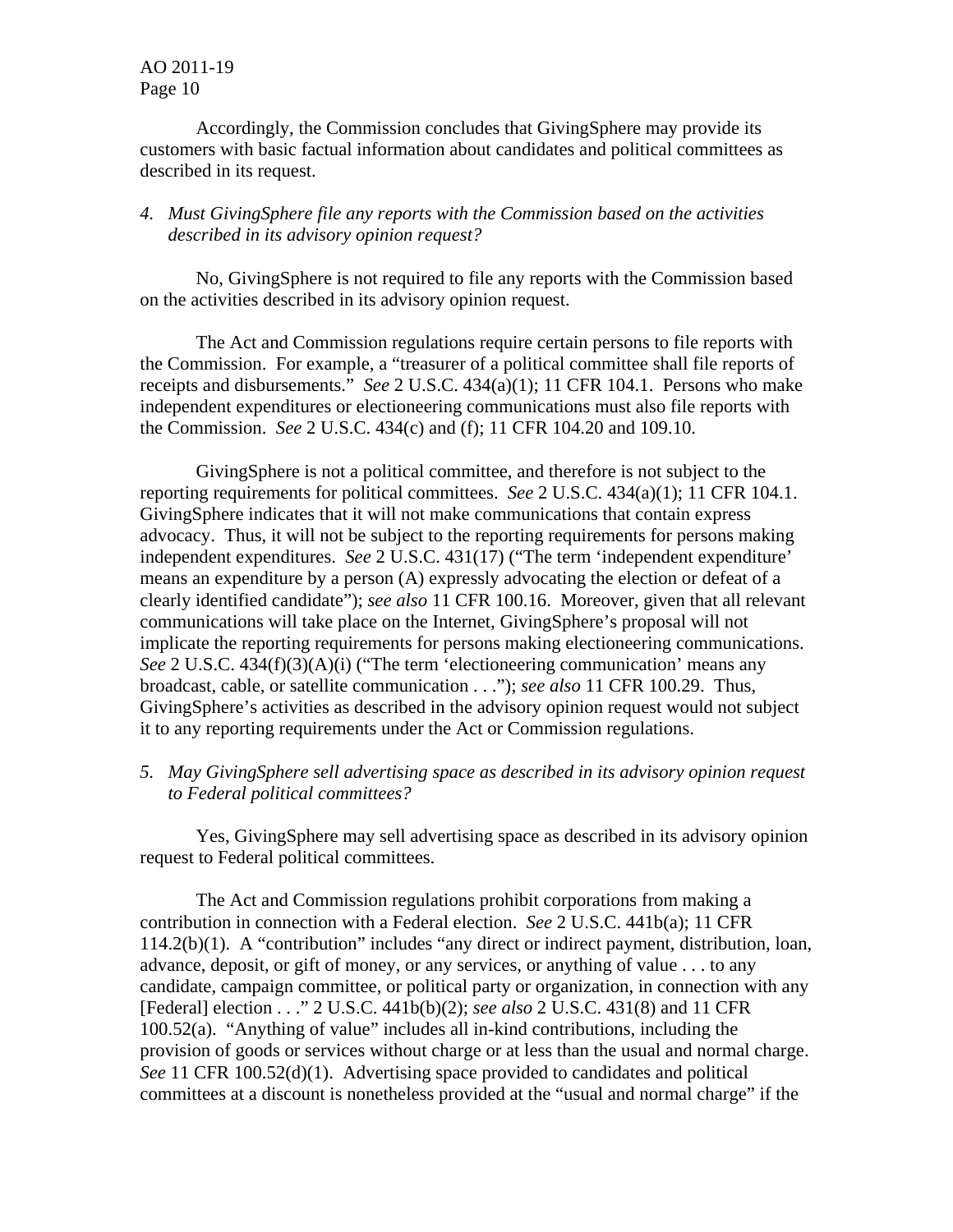services are provided on the same terms and conditions to other advertisers. Advisory Opinion 1986-22 (WREX-TV).

GivingSphere plans to charge political committees wishing to advertise on its website the "usual and normal charge," as determined by the market value of comparable online advertising space. Thus, the Commission concludes that the sale of advertising space would not constitute a contribution to the political committee advertisers, so long as GivingSphere makes advertising space available to political candidates and committees on the same terms and conditions as other advertisers.<sup>[4](#page-10-0)</sup>

## *6. May GivingSphere permit political committees to place GivingSphere badges on their websites?*

Yes, GivingSphere may permit political committees to place its badges on their websites because GivingSphere's proposal represents a commercially reasonable transaction made in the ordinary course of business, and because any contributions made from funds rebated by GivingSphere to its customers will be those of GivingSphere's customers.

 GivingSphere proposes to allow third parties, including political committees, to post its badge on their websites without paying an up-front fee. If users access GivingSphere through a badge on a third party's website and join GivingSphere, then GivingSphere will pay to the third party a small percentage of future transactions resulting from the new customer. If the third party is a political committee, GivingSphere will pay the fees to the new customer, instead of to the badge host.

As noted in the answer to Question 1, the Act and Commission regulations permit corporations to offer affinity programs, where (1) the corporations and political committees enter into commercially reasonable transactions in which the political committees pay the usual and normal charge for any services provided by the corporations; and (2) the amounts contributed to the political committees via rebates, rewards, or remittances are from the customers' funds and not from the corporations' funds. *See* Advisory Opinions 2010-21 (ReCellular), 2010-06 (Famos), 2008-18 (Mid-Atlantic Benefits), 2006-34 (Working Assets), and advisory opinions cited therein.

## *A. Usual and Normal Charge*

 $\overline{a}$ 

 For its badges program to comply with the Act and Commission regulations, GivingSphere must not provide any goods or services to political committees at no charge, for less than the usual and normal charge, or without bargained for consideration.

<span id="page-10-0"></span><sup>&</sup>lt;sup>4</sup> Communications placed for a fee on another person's website are "public communications" subject to the disclaimer requirements of the Act and Commission regulations. *See* 11 CFR 100.26; *see also* 2 U.S.C. 441d, and 11 CFR 110.11. GivingSphere will endeavor to ensure that its political advertisers comply with all applicable Commission disclaimer rules. The Commission is currently considering whether and how it should revise its rules regarding disclaimers on Internet communications. *See* Advance Notice of Proposed Rulemaking on Internet Communication Disclaimers, 76 FR 63567 (Oct. 13, 2011).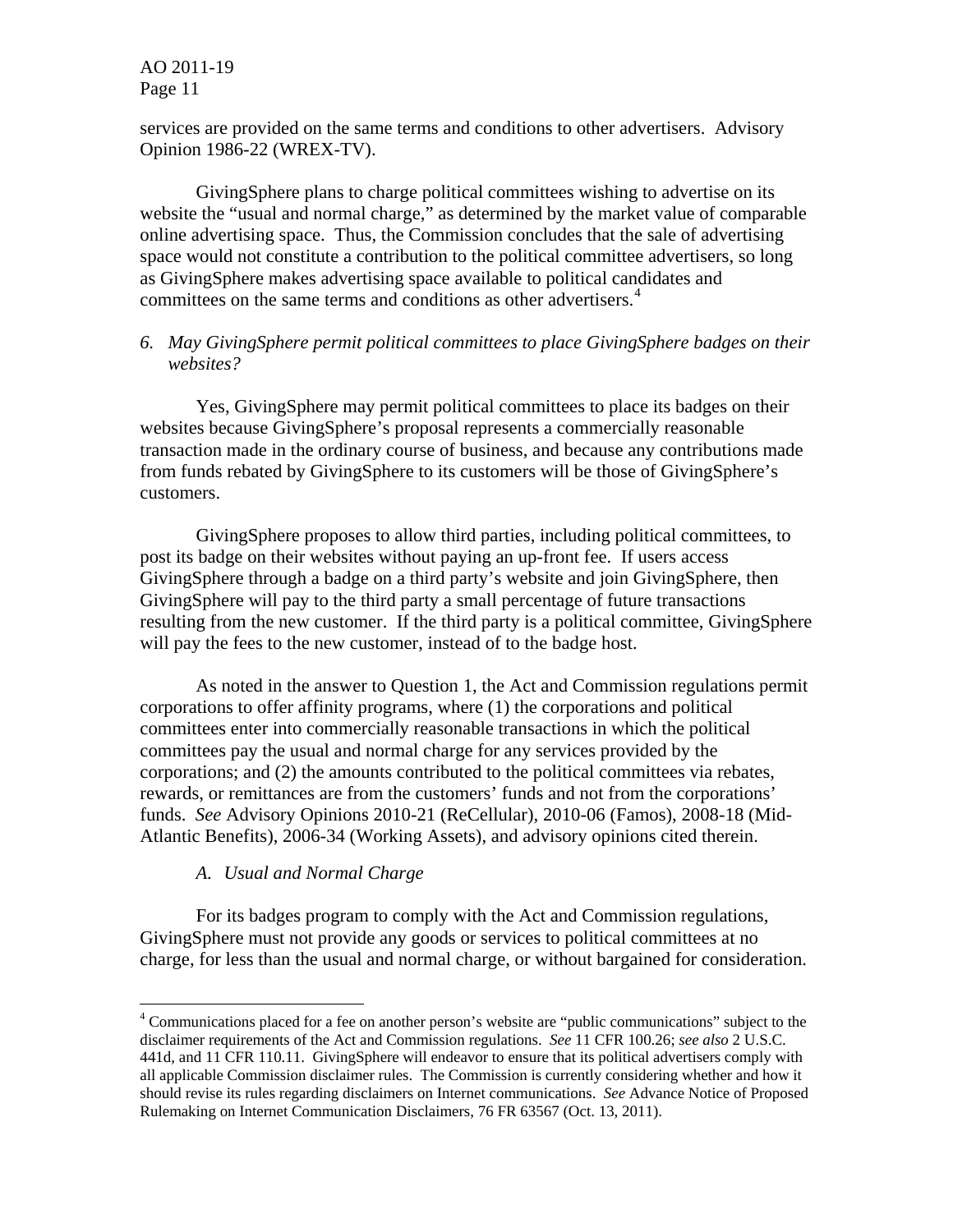11 CFR 100.52(d)(1); *see also* Advisory Opinions 2010-21 (ReCellular) and 2010-06 (Famos).

The transaction here resembles the transaction in Advisory Opinion 2010-06 (Famos). In that advisory opinion, a limited liability company wished to provide its webbased referral platform to political committees without requiring the political committees to pay an up-front fee for the platform's use. Instead, the value of the marketing services to be provided by the political committees that would use Famos's platform could result in additional revenue to Famos. The Commission concluded that the proposed transaction was a commercially reasonable transaction made in the ordinary course of business.

Similarly, GivingSphere will allow political committees to use its badge without paying GivingSphere an up-front fee. In return, political committees that post a GivingSphere badge on their website will provide marketing services to GivingSphere, which may increase GivingSphere's revenue. Therefore, as in Advisory Opinion 2010-06 (Famos), GivingSphere's proposal represents a commercially reasonable transaction made in the ordinary course of business.

#### *B. Contributions from Rebates and Rewards*

As explained in the answer to Question 1, any contributions to political committees from rebates and rewards must be made by individuals from their own funds and not by the corporate service provider. As a general matter, affinity programs in which a corporation transmits to a political committee a portion of the corporation's revenues will result in prohibited corporate contributions. *See generally* Advisory Opinions 2008-18 (Mid-Atlantic Benefits) and 2003-16 (Providian National Bank). Prohibited corporate contributions will not result, however, from affinity programs that generate revenue in the form of rebates and rewards to individual customers or users, if the individual customers or users then choose to use their earned revenue to make contributions to a political committee affinity partner. *See* Advisory Opinions 2010-21 (ReCellular), 2010-06 (Famos), and 2006-34 (Working Assets). In considering the permissibility of these programs under the Act and Commission regulations, the Commission has focused on whether (1) the revenue or rebate was offered to individual customers or users in the ordinary course of business; and (2) the revenue was the property of the individual customer – rather than the corporate affinity partner – who controlled its disposition. *See id.* 

 Based on these considerations, the Commission concludes that any contributions made to political committees from funds paid by GivingSphere to its customers under the proposed badges program will be contributions from GivingSphere's customers. First, GivingSphere will pay fees to its customers in the ordinary course of its business and on the same terms as it will pay fees to third parties who post its badges on their websites, regardless of whether the customer ultimately uses the funds to make contributions to political committees. In this respect, the badge program is similar to the rebates addressed in the answer to Question 1, as well as the proposal approved by the Commission in